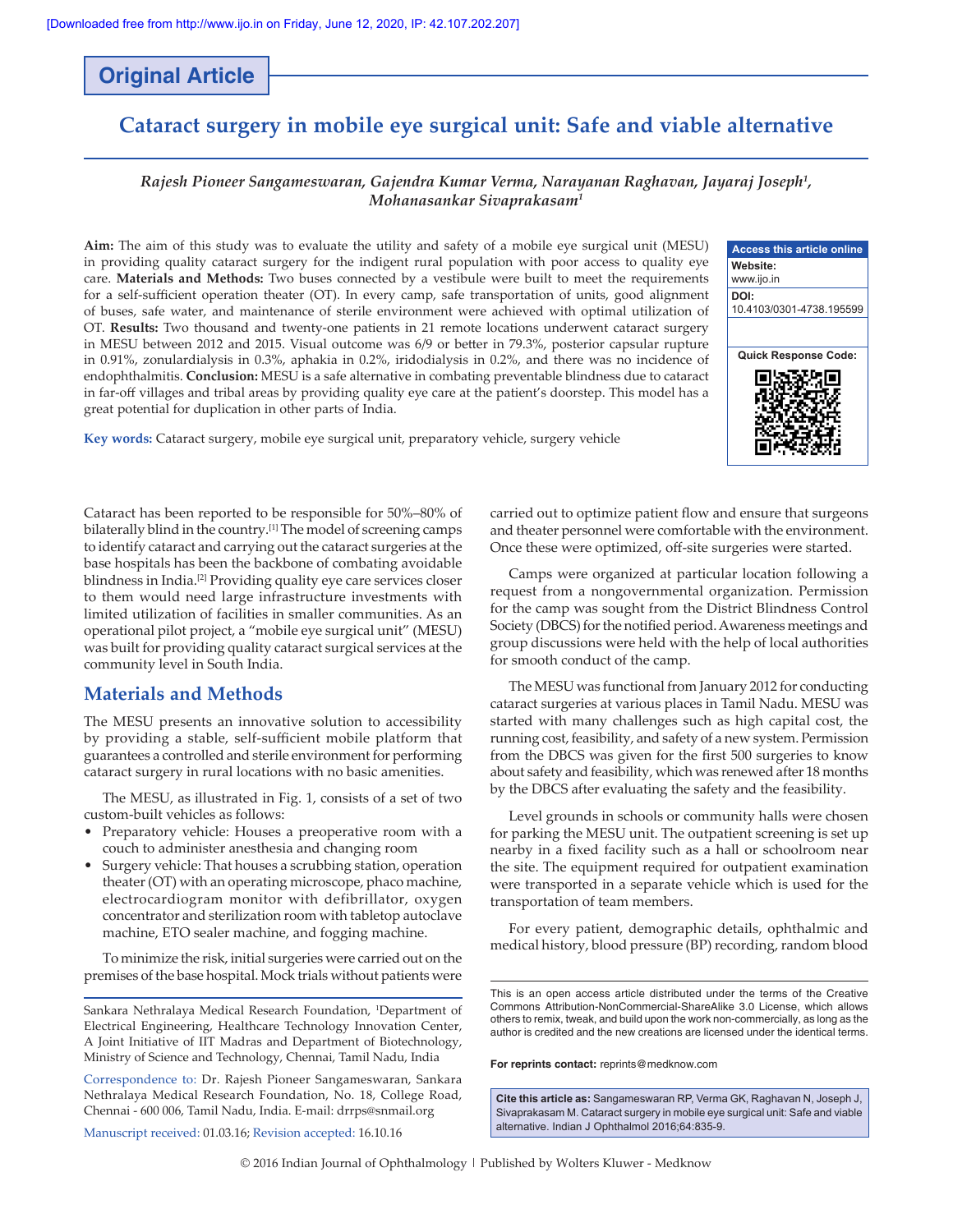sugar, hemoglobin estimation by copper sulfate method, and physical examination were done. Preoperative visual acuity, slit-lamp findings, lens status, applanation tonometry, and fundus evaluation were carried out. Regurgitation on pressure on lacrimal sac area and digital biometry were performed. All patients received preoperative antibiotics for 1 day, and povidone‑iodine 5% was applied 10 min before the surgery. Surgeries have been performed by four surgeons so far by a single surgeon in a day. Phacoemulsification, manual small incision cataract surgery (SICS), and extracapsular cataract extraction were performed under local anesthesia, monitoring vital parameters. Postoperatively, the patients' eyes were patched. On the first postoperative day, all patients' vision was recorded with pin hole, and a slit‑lamp examination was done.

A team consisting of ophthalmologist, optometrist, and ophthalmic assistant visited the site after 1 week and 1 month postoperatively. Visual acuity with pin hole, handheld slit-lamp examination, refraction and fundus evaluation were done, and glasses were dispensed at a later date.

## **Results**

Of the 2021 patients operated in MESU, 937 (46.4%) were males and 1084 (53.6%) were females; the mean age (standard deviation) was  $61.36 \pm 9.313$  as shown in Fig. 2, and 107 patients (5.29%) did not come for the final follow‑up.

Phacoemulsification was performed for 146 (7.2%) patients, manual SICS for 1849 (91.5%), and extracapsular cataract extraction for 26 (1.3%) patients. All patients received single-piece polymethyl methacrylate intraocular lens (IOL). Nearly 119 (5.5%) patients had diabetes, 159 (7.9%) were hypertensive, 102 (5%) had diabetes and were hypertensive, and the remaining 1617 (80%) were without systemic illness.

The present study showed a low percentage of good outcome [Table 1] at presentation based on the World Health Organization (WHO) definitions ‑ visual acuity >20/60 was seen in 85 patients (4.1%) and 1218 patients (60.4%) had visual acuity  $\leq 6/60$ .<sup>[3,4]</sup> Poor vision was seen more in females may be due to their traditional inaccessibility to health-care system.

The surgery was uneventful in 1988 (98.9%) patients. Posterior capsular rupture was noted in 18 patients (0.9%),



**Figure 1:** Layout of the mobile eye surgical unit **Figure 2:** Age and sex distribution

zonular dialysis in 7 (0.3%), iridodialysis in 5 (0.2%), whole bag removal in 2 (0.1%), and partial Descemet's membrane detachment in three patients (0.14).<sup>[5-7]</sup> Totally 2010 patients received posterior chamber IOLs, 6 (0.25%) patients received anterior chamber IOL, s and 5 (0.2%) patients were aphakic. The postoperative complication rates were lower compared to a similar study though the sample size reported was smaller (209 patients) than the present study.<sup>[8]</sup>

Automated anterior vitrectomy was performed in eyes that had a vitreous loss. The complication rates were low compared to various studies as surgeries were done by experienced surgeons and rigid adherence to protocol for infection control and sterility.

Visual acuity <6/60 in 19 (0.93%) patients [Table 2] was due to high myopia with chorioretinal degeneration, pigmentary alteration at fovea, retinitis pigmentosa, and Stargardt disease. One hundred and seven (5.29%) patients were lost to follow‑up at the final visit.

There were two untoward incidents noted among 2021 surgeries. The first case, a 49‑year‑old female with no systemic illness, developed hypotension with BP of 97/42 mmHg for

| <b>Table 1: Preoperative visual acuity</b> |                                 |                                  |                 |  |  |
|--------------------------------------------|---------------------------------|----------------------------------|-----------------|--|--|
| <b>Presenting</b><br>visual acuity         | Male $n$ $%$ ) age<br>$N = 937$ | Female $n$ (%) age<br>$N = 1084$ |                 |  |  |
| < 6/18                                     | 47 (2.3%)                       | 38 (1.8%)                        | 0.1563          |  |  |
| >6/18<6/60                                 | 339 (16%)                       | 369 (18.2%)                      | 0.9471          |  |  |
| 6/60 or worse<br>Total                     | 551 (27%)<br>937 (46.4%)        | 677 (33.4%)<br>1084 (53.6%)      | 0.0008<br>0.106 |  |  |

| Table 2: Postcataract surgery final visual outcome |                               |                                  |        |  |
|----------------------------------------------------|-------------------------------|----------------------------------|--------|--|
| <b>Presenting</b><br>visual acuity                 | Male $n$ (%) age<br>$N = 882$ | Female $n$ (%) age<br>$N = 1032$ | P      |  |
| 6/9 or better                                      | 748 (37%)                     | 855 (42.3%)                      | 0.247  |  |
| 6/18 to 6/12                                       | 108 (5.34%)                   | 151 (7.47%)                      | 0.1281 |  |
| 6/24 to 6/36                                       | 16 (0.79%)                    | 17 (0.84%)                       | 0.7799 |  |
| 6/60 or worse                                      | 10 (0.49%)                    | $9(0.44\%)$                      | 0.5649 |  |
| Total                                              | 882 (43.88%)                  | 1032 (51%)                       | 0.453  |  |

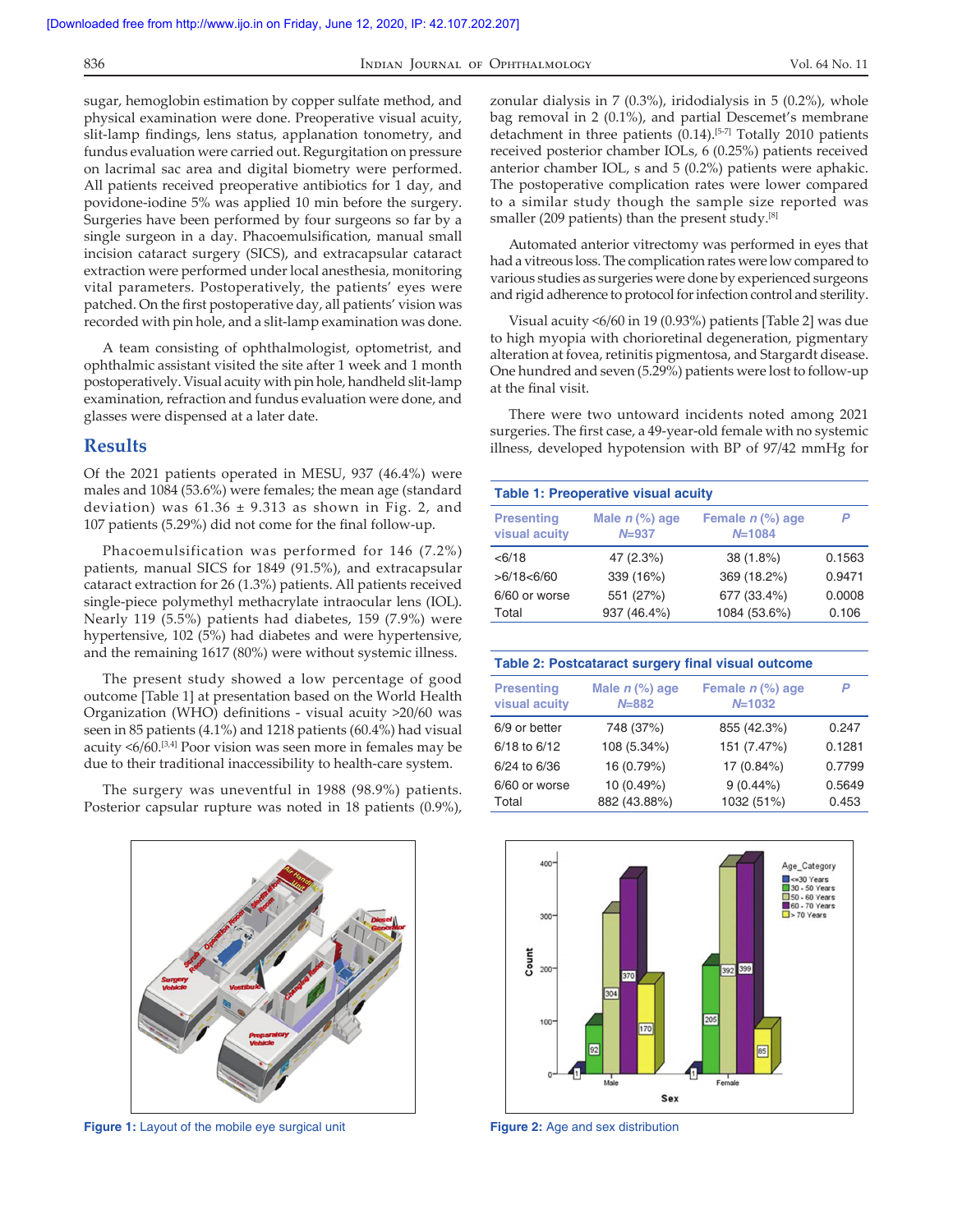5 min after peribulbar block with 2% lignocaine. She was conscious, alert, and well oriented with no neurological deficit; saturation was 100%, so she was kept under observation. The patient's BP stabilized to 120/74 mmHg over the next 45 min and underwent uneventful SICS + IOL.

In the second instance, a 67‑year‑old female on treatment for diabetes and hypertensive developed breathlessness with orthopnea during surgery with signs of pulmonary edema. Surgery was abandoned after cortical aspiration. On examination, the following findings were noted: Pulse, 118/min; respiratory rate, 32/min; BP, 230/138 mmHg;  $\text{PO}_{2'}$  78%; and the patient was unresponsive, with tongue falling back and had basal crepitation and rhonchi. She was managed medically and BP brought down to 180/110 mmHg, saturations increased to 99%, wheeze and rhonchi decreased, and became conscious oriented and comfortable in 30 min. She was shifted to Intensive Care Unit in district headquarters hospital 45 km away in an ambulance for further evaluation and management and was discharged the following day after 24 h of observation. Cortical wash with secondary IOL implantation was done in the base hospital after 3 weeks under anesthetic care.

It was notable that there was no incidence of endophthalmitis among the patients who underwent cataract surgery in MESU.[9] The present study is underpowered to report the endophthalmitis rate with the small sample size of 2021.

#### **Discussion**

The MESU was developed on two separate standard bus chassis (Ashok Leyland 222 Viking) so as to enable them to travel independently to access remote villages. They are connected on‑site by a detachable double‑walled interconnecting vestibule to make a single compact surgical unit.

The MESU was lifted off its wheels through independently controllable hydraulic cylinders to ensure stability during surgeries. Locally available electrical power was supplemented by an onboard 20 kVA diesel generator supported by a 5 kVA uninterrupted power supply unit. The sterility of the OT was maintained by air handling unit that filters particles >0.3 micron and by providing positive pressure (3–5 Pa). The entry to the surgery area was through twin air curtains, isolating the sterile environment thereby preventing contamination. The OT interior was made of stainless steel to enable effective cleaning. Clean water was obtained from an on‑board reverse osmosis plant. The modular nature of the system with adequate storage space for the consumables ensures fast repair and update of the subsystems with minimal operational downtime and low maintenance cost.

The capital cost for the unit was 3 crores which includes the vehicle, fabrication, and the equipment cost. Being a pilot project, per surgery cost varies depending on the number of surgeries conducted per camp from Rs. 7185 for 100 surgeries to Rs. 4790 for 150 surgeries [Table 3]. All efforts are continuing to bring down the cost without compromising the quality by increasing the number of surgeries per camp.[10]

The team consisting of operating surgeon (2), trainee ophthalmologist (2), optometrist, camp administrator, OT technicians (4), outpatient staff (4), and electrical

| No of camps    |               | <b>Mesu camp details</b>             |                        |                          |                |
|----------------|---------------|--------------------------------------|------------------------|--------------------------|----------------|
|                | <b>Date</b>   | Area                                 | <b>Total screening</b> | No of surgery<br>in MESU | working days   |
| 1              | 15-3 Jan'12   | SN-Chennai                           | <b>MESU CAMP PT</b>    | 35                       | 13             |
| 2              | 19-11 Feb'12  | Pernambut-VEL (D)                    | 298                    | 154                      | 24             |
| 3              | 21-17 Mar'12  | Jollarpet-VEL (D)                    | 310                    | 291                      | 26             |
| 4              | 02-08 Feb'13  | Arunachalaeswara<br>Ashramam-TVM (D) | 172                    | 52                       | $\overline{7}$ |
| 5              | 22-29 Apr '13 | Chunampet-KPM (D)                    | 181                    | 26                       | 8              |
| 6              | 11-12 May'13  | Selaiyur-KPM (D)                     | 269                    | 14                       | 2              |
| $\overline{7}$ | 27-03 Feb'14  | Vettavalam-TVM (D)                   | 435                    | 43                       | 8              |
| 8              | 05-14 Feb'14  | Udayarpalayam-(ARI)                  | 494                    | 93                       | 10             |
| 9              | 22-06 Mar'14  | Jollarpet-VEL (D)                    | 690                    | 116                      | 12             |
| 10             | 19-29 May'14  | Alangayam-VEL (D)                    | 526                    | 53                       | 10             |
| 11             | 29-09 Jul'14  | Periyamuthur-KRI (D)                 | 821                    | 104                      | 11             |
| 12             | 20-28 Aug'14  | Kalpakkam-KPM (D)                    | 672                    | 80                       | 9              |
| 13             | 21-27 Sep'14  | Vellimalai-Vizhupuram (D)            | 99                     | 28                       | $\overline{7}$ |
| 14             | 7-15 Dec'14   | Ettayapuram-Thuthu (D)               | 409                    | 49                       | 11             |
| 15             | 15-24 Feb'15  | Thirurani-TVR (D)                    | 796                    | 153                      | 11             |
| 16             | 06-15 Mar'15  | Mahendra City-KPM (D)                | 476                    | 66                       | 10             |
| 17             | 03-12 Arp'15  | Sullurpet-AP (D)                     | 596                    | 115                      | 10             |
| 18             | 18-28 Apr"15  | Kalpakkam-KPM (D)                    | 1280                   | 154                      | 10             |
| 19             | 05-15 Jun'15  | Orikkai - KPM (D)                    | 773                    | 158                      | 11             |
| 20             | 05-14 Sep'15  | <b>SHAR ISRO</b>                     | 606                    | 120                      | 10             |
| 21             | 23-1 Nov'15   | Azhinjiwakkam<br>Total               | 625<br>10528           | 117<br>2021              | 10             |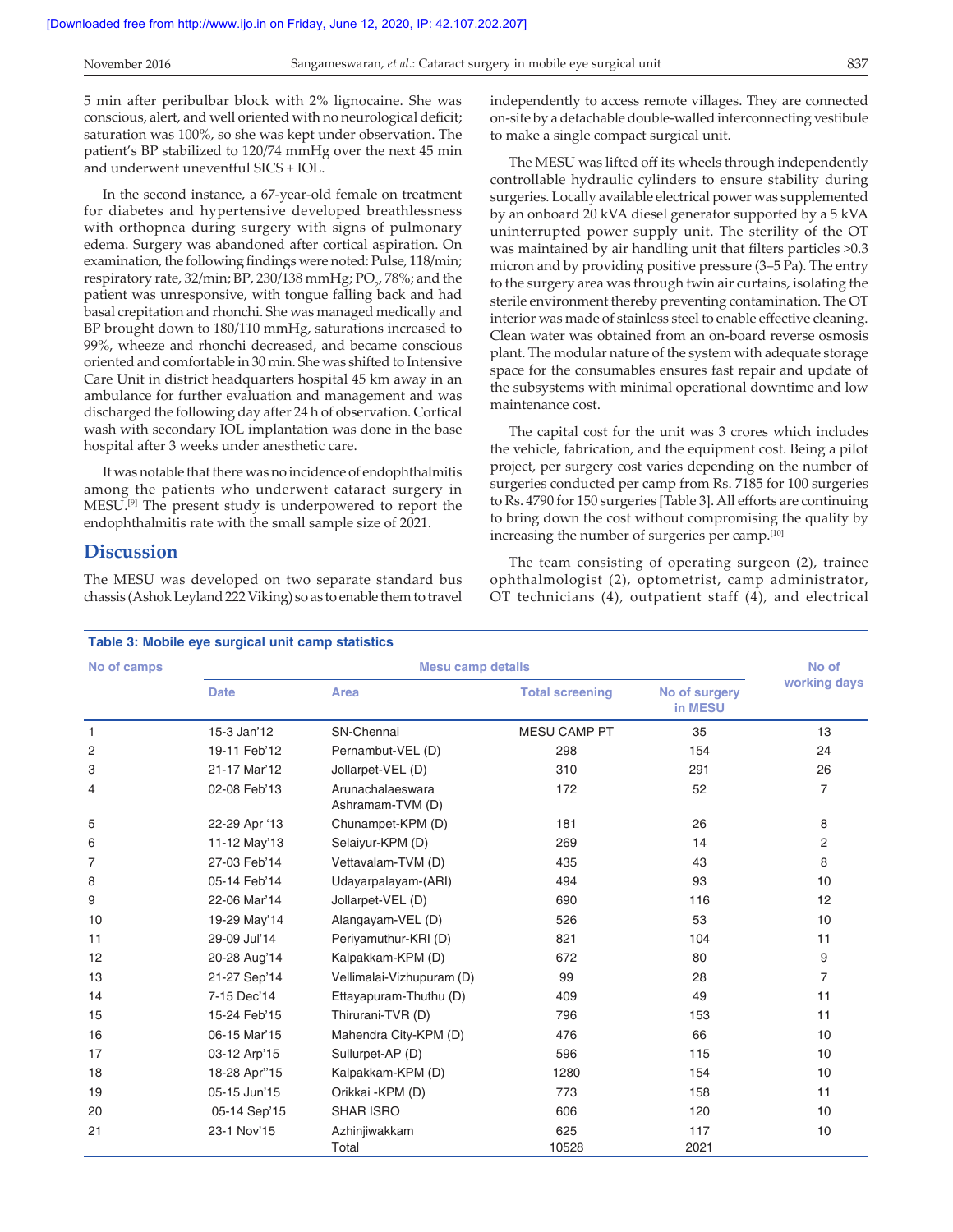| I<br>۰.<br>×<br>M.<br>v<br>۰.<br>v |  |
|------------------------------------|--|

#### INDIAN JOURNAL OF OPHTHALMOLOGY Vol. 64 No. 11

maintenance staff (2) was identified and trained during the trial phase.

For safe surgical environment, washing and disinfecting of OT was done for 3 consecutive days along with culture by settle plate method and air sampling.<sup>[11,12]</sup> Surgeries were started only after obtaining negative culture for 3 consecutive days.

At the end of each surgery, used articles were removed from the theater, instruments were sent for cleaning and sterilization, disposable items and the theater wastes were disposed as per the protocol. The theater was disinfected with bactericidal solution and reset. Cleaning and fogging was done after the last surgery every day.

After the pilot phase of the first 500 surgeries, duration of each camp was planned for 10 days, starting with patient selection for the first 3 days during which time OT was made ready [Table 4]. The surgeries were planned for 5–6 days depending on the number of patients selected. Single surgeon available on‑site performed all the surgeries. All surgeries were done free of cost, the tubings and phaco probes were changed for each case, all consumables were disposed after each surgery, and disposable drapes were used. After understanding the logistics, 25 surgeries per day can be done safely by an experienced surgeon in the MESU in spite of no availability of anesthetist and vitreoretinal surgeon in camp site.

Various studies have noted that people readily do not accept eye care surgeries when offered free of cost. The common barriers for cataract surgeries encountered were attitudinal barriers related to service delivery, cost, and

| Table 4: Costing of the mobile eye surgical unit camp        |      |                 |  |
|--------------------------------------------------------------|------|-----------------|--|
| <b>Estimated Mobile surgical Unit Expenses/camp</b>          |      |                 |  |
| Number of Cataract Surgeries to be Performed                 |      | 100             |  |
| Variable Cost per surgery                                    |      | Amount in (Rs.) |  |
| Drugs                                                        | 1157 |                 |  |
| Food                                                         | 70   |                 |  |
| IOL                                                          | 160  |                 |  |
| Dark Glass                                                   | 138  |                 |  |
| Total Variable Cost for 100 surgeries                        | 1525 | 152500          |  |
| <b>Fixed Cost</b>                                            |      |                 |  |
| Establishment Cost& Camp Allowance                           |      | 204000          |  |
| Vehicles running cost                                        |      | 35000           |  |
| Repairs & Maintenance                                        |      | 10000           |  |
| <b>Total Fixed Cost</b>                                      |      | 249000          |  |
| Other Cost incurred by SN for 11 days camp                   |      |                 |  |
| Accommodation for 11 days for the Team                       |      | 150000          |  |
| Food expenses for 11 days for the Team                       |      | 110000          |  |
| Shamiana/Chairs/Table/side wall/floor mat,<br>10 days rental |      | 25000           |  |
| Auto announcement+Pamphlets distribution<br>2 day's          |      | 15000           |  |
| Miscellaneous expenses                                       |      | 15000           |  |
| Local channel advertisement charges 11 days                  |      | 2000            |  |
| Total Other Cost incurred by SN for 11 days camp             |      | 317000          |  |
| Total Cost per camp                                          |      | 718500          |  |

affordability. The attitudinal barriers were could manage daily work (71%), cataract not mature (68%), could see clearly with other eye (64%), too busy (57%), female gender (37%), fear for surgery (34%) or death (13%), old age (33%), and worry about cost of surgery (27%).

The barriers relating to service delivery, cost, and affordability included insufficient family income (76%), not knowing anybody who had undergone cataract surgery (26%), no one to accompany (20%), and inaccessibility (20%).[13] Accessibility is as important as the need for health care.[14] Lack of an attendant was relevant in a rural setup mainly due to transportation cost, loss of labor during hospital stay, and the miscellaneous expense for the attendant.[15,16] Fear as a barrier is not without reason, especially for illiterate in rural areas, fear of hospital, surgery, and its consequences is natural.[17] MESU provides accessibility that addresses the concerns of rural illiterates to avail the services without fear and undue expenses.

The WHO has provided guidelines for cataract surgery outcomes –85% should have visual acuity of 20/60 or better, 10% must have <20/60–20/200, and 5% should have visual acuity of <20/200.[18,19] In the present study, postoperatively, 1862 patients (92.11%) had best-corrected visual acuity above the visual acuity of 6/18 which was comparable to other studies at 94% or 89.8%.[20‑22] The visual recovery in patients who had undergone surgery in MESU is comparable with other reports from India. MESU provides an alternative to the base hospital approach by giving the same standard eye care in a peripheral eye camp in rural and remote areas.[23]

The ophthalmologists are trained in basic and advanced life support and are trained with physicians and anesthetists for careful selection of patients to identify any warning sign and to manage acute emergencies if needed. The OT is equipped with emergency medicines, endotracheal tube with laryngoscope, and ambu bag. A vehicle is kept ready during the time of surgeries, preferable an ambulance, if available for shifting the patient. Intrathecal/vascular spread of local anesthetic may have caused the hypotension.<sup>[24,25]</sup> Bupivacaine has not been used for cataract surgery in MESU due to its longer duration of action and intense toxicity.

#### **Conclusion**

MESU is a safe and useful alternative in combating preventable blindness due to cataract in far‑off villages and tribal areas by providing quality eye care at the patients' doorsteps and to those who are inaccessible for quality eye care. The results suggest that performing cataract surgeries in a mobile bus under all asepsis is indeed a viable complimentary method to achieve the singular objective of combating blindness in the underprivileged population. This model has a great potential of duplication in other parts of India. Careful selection of the team, strict adherence to protocol, and averaging above 25 surgeries per day to decrease per surgery cost will allow MESU a safe and viable alternative in community eye care.

**Financial support and sponsorship** Nil.

#### **Conflicts of interest**

There are no conflicts of interest.